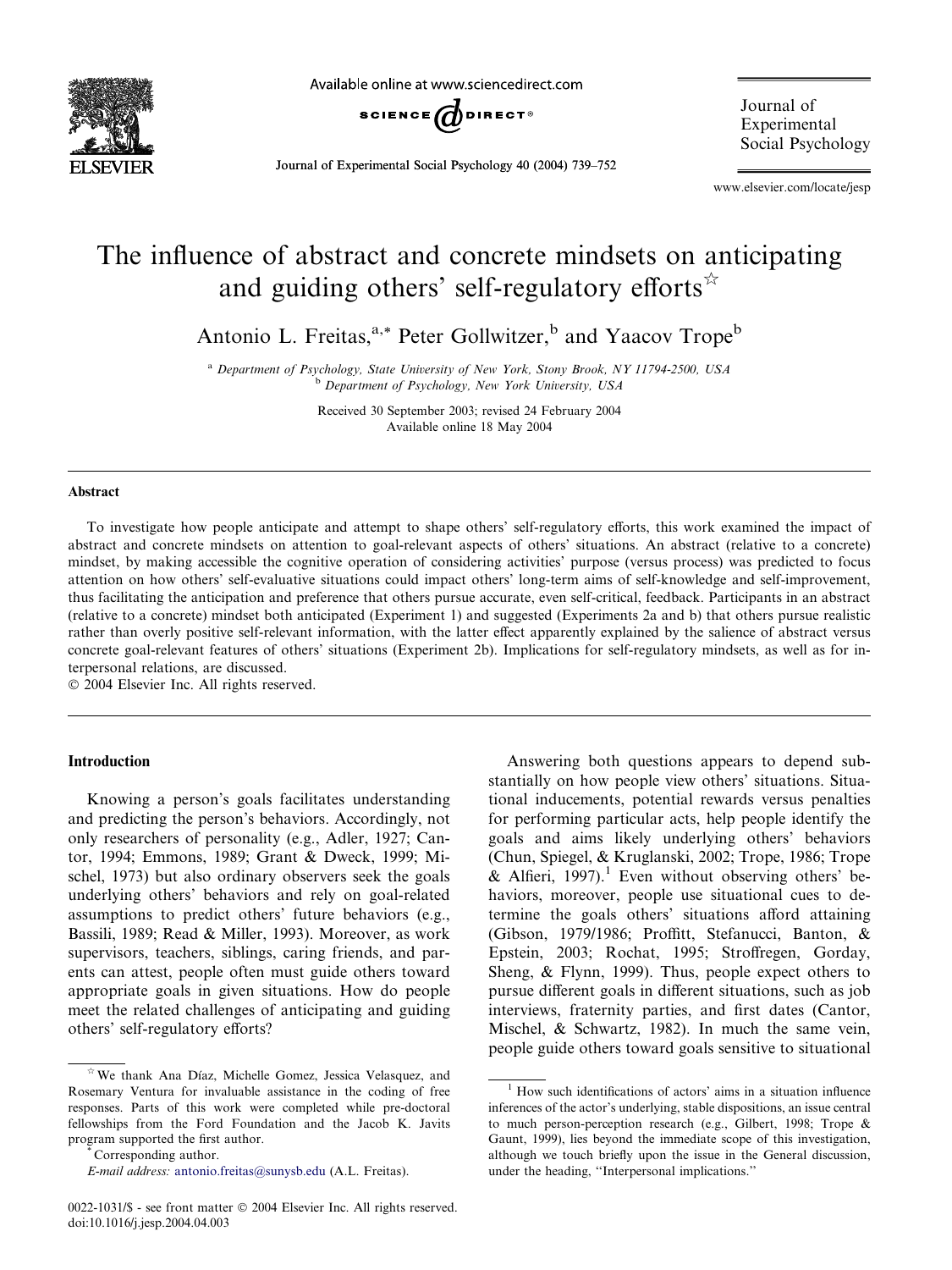constraints (for reviews, see Andersen & Chen, 2002; Moretti & Higgins, 1999b). Parents' influences on their children's academic performance, for example, are contextualized, with some inspiring stronger efforts in creative situations and others inspiring stronger efforts in analytic situations (Shah, 2003). Situational cues thus appear central to anticipating and guiding others' selfregulatory efforts.

Any situation, however, likely contains multiple goal-relevant cues, each of which can be construed in myriad ways (cf. Brown, 1958). What determines the impact of one's particular construal of another's situation on one's inferences concerning the other's selfregulatory efforts? Arguably the most fundamental task of self-regulation is balancing abstract, long-term aims with immediate, concrete experiences, as when a child delays enjoying a cookie to receive two later, a smoker eschews a cigarette in the service of better health, or a student endures a rigorous study session on the road to a better grade (e.g., Mischel, Shoda, & Rodriguez, 1989; Rachlin, 2000; Trope & Fishbach, 2000). Accordingly, construing others' situations in terms of the abstract aims versus immediate experiences they afford attaining, by highlighting quite distinct situational inducements, should influence particularly potently one's anticipation and guidance of others' self-regulatory efforts. Focusing on the lowlevel, concrete experiences afforded by another's situation should lead one to both expect and prefer that the other pursue the most comfortable and feasible means of action, given that rewards and punishments associated with the process of the activity would be most salient. Focusing on the high-level, abstract aims afforded by another's situation, in contrast, should lead one to both expect and prefer that the other pursue the action providing the greatest long-term benefits, given that rewards and punishments associated with the ultimate aim of the activity would be most salient (cf., Liberman & Trope, 1998; Vallacher & Kaufman, 1996). Previously unexplored determinants of such construals, we suggest, are abstract and concrete mindsets.

## Abstract and concrete mindsets

Any action can be construed at varying levels of abstraction, from low levels, specifying how it is performed, to high levels, specifying why it is performed (Vallacher & Wegner, 1985, 1987). High-level, why, construals represent the action's purpose and thus are of primary concern when contemplating an action. Low-level, *how*, construals represent the action's process and thus are of secondary concern when contemplating an action (Trope & Liberman, 2003). Locking a door, for example, could be construed as ''turning a key,'' a relatively low-level identification of the process

of how one locks a door, or as ''securing one's home,'' a relatively high-level identification of the purpose of why one locks a door (Vallacher & Wegner, 1989). Focusing directly on a situation's low-level or high-level contents, as when an interaction partner focuses on (low-level) speech utterances or (high-level) interaction aims, directly influences one's construal of the situation (e.g., Vallacher, Wegner, McMahan, Cotter, & Larsen, 1992).

Independent of information specific to a particular situation, however, the accessibility of cognitive operations can influence more generally how new information is processed in new situations. As first demonstrated early last century, encountering tasks requiring the use of a particular cognitive operation, such as inverting letters in a particular way to solve anagrams, increases the operation's likelihood of usage on upcoming tasks (e.g., Ach, 1910; Külpe, 1904; Rees & Israel, 1935). Examining the role that these differing accessibilities of cognitive operations, contemporarily termed mindsets, play in self-regulation, recent work has exploited Heckhausen's (1986) parsing of self-regulation into four distinct phases: (a) deliberating whether to take action, (b) planning action implementation, (c) taking action, and (d) evaluating action. Focusing on the first two, preactional phases, this work posits that each phase requires its own distinct cognitive operations, which, once accessible due to recent usage, color how people interpret newly encountered information (Gollwitzer, 1990; Gollwitzer & Bayer, 1999). In one study, for instance, participants either were held in a pre-decisional, deliberative state or were pushed to make a decision and to plan implementation (Gollwitzer, Heckhausen, & Ratajczak, 1990). On a test of their memory concerning a subsequent, unrelated task, participants in the deliberative condition recalled greater amounts of deliberative information, whereas participants in the implementational condition recalled greater amounts of implementation-related information. Such findings show that making accessible distinct cognitive operations can orient one towards congruent information, across different content domains.

These considerations imply that thinking about the abstract aims (versus concrete procedures) related to one activity or situation could increase the accessibility of the general cognitive operation of considering activities' purpose (versus process), thus coloring one's construal of a newly encountered activity or situation. Given the assumption that balancing long-term, abstract aims and immediate, concrete experiences constitutes the core essence of self-regulation (e.g., Mischel et al., 1989; Rachlin, 2000; Trope & Fishbach, 2000), this hypothesized applicability of an abstract or concrete mindset across different content domains holds particular relevance for anticipating and guiding the self-regulatory efforts of others, who, because they are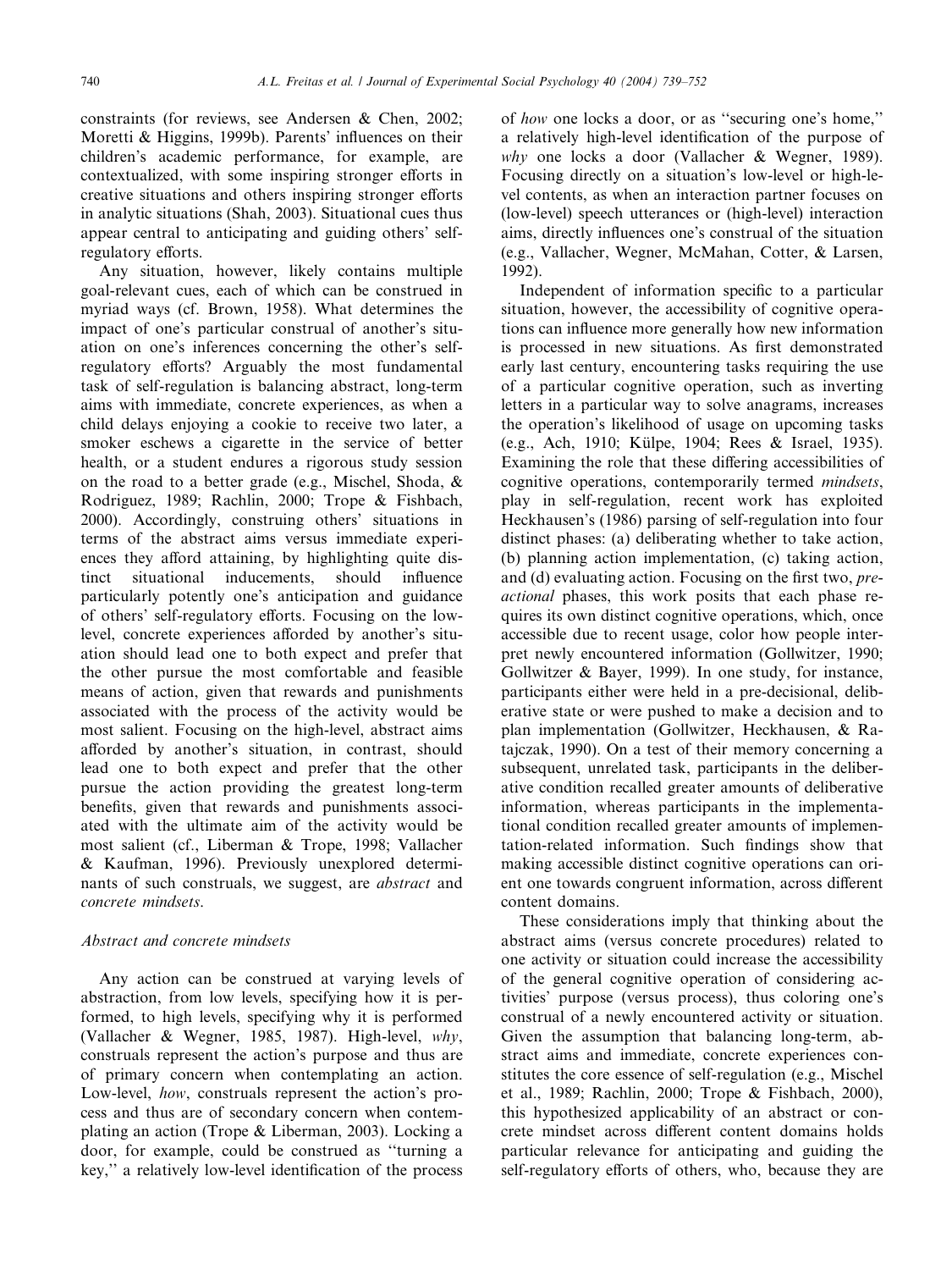others (and not oneself) likely face situations nonidentical to one's own. Might considering why rather than how to improve one's own health, for example, influence whether one construes another person's nonhealth-related situation in terms of its impact on abstract, long-term aims rather than on immediate, concrete experiences?

Pursuing these questions requires an approach different from earlier work on deliberative and implementational mindsets (Gollwitzer, 1990; Gollwitzer & Bayer, 1999). Consistent with the current aims, adopting a deliberative mindset, that is, considering potential pros versus cons of particular courses of action, should highlight the abstract, high-level value of activities, and adopting an implementational mindset, that is, planning how to carry out activities, should highlight the concrete, low-level procedures that comprise activities. However, reflecting the conceptual attribution of deliberative and implementational mindsets to naturally occurring action phases (Heckhausen & Gollwitzer, 1987), a deliberative mindset additionally entails being undecided about an issue, and an implementational mindset additionally entails being decided about an issue (Gollwitzer, 1990). Independent of any effects of abstract versus concrete construals reflecting the accessibility of cognitive operations, then, decisional status alone could impact motivation-related variables. Once decided upon an issue, that is, people favor information supporting their decision over information challenging it (e.g., Brehm & Cohen, 1962; Kunda, 1990; Zakay & Tsal, 1993). Importantly, moreover, such motivational effects can carry over to newly encountered situations. Accordingly, Taylor and Gollwitzer (1995) showed that participants in an implementational mindset (who had planned the implementation of a previously decidedupon course of action) viewed objective risk factors more favorably (i.e., as less likely to impact them) than did participants in a deliberative mindset (who had deliberated whether or not to undertake a previously undecided course of action). Gollwitzer and Kinney (1989) suggest that such effects indicate that implementational mindset manipulations generate broad determination to complete whatever task may be at hand, thus fostering the illusion that situational affordances are overly supportive of whatever goals one may hold. Further supporting a motivational interpretation, implementational mindset manipulations increase cognitive dissonance effects, fostering greater devaluation of non-chosen alternatives and greater valuation of chosen alternatives (Harmon-Jones & Harmon-Jones, 2002). Extant mindsets effects, then, appear to depend not only cognitive operations made accessible through thinking abstractly versus concretely but also on motivation generated through commitment to decisions.

#### Current research

In the experiments described herein, we instilled general abstract and concrete mindsets independently of participants' decisional statuses. We next assessed participants' anticipations (Experiments 1 and 2) and preferred guidance (Experiment 2) of others' self-regulatory efforts. The self-regulatory domain upon which we focused was self-evaluation. The process of evaluating oneself can be considered a self-regulatory tradeoff between seeking immediate, concrete benefits, through acquiring positive, pleasant-to-receive feedback, and seeking longer-term, more abstract benefits, through acquiring accurate feedback that may be unpleasant to receive but quite useful for attempts at self-improvement (Freitas, Salovey, & Liberman, 2001; Mischel, Ebbesen, & Zeiss, 1973; Trope & Neter, 1994). We tested whether one's general mindset could influence the relative salience of these concrete versus abstract situational inducements present in others' situations. If an abstract mindset highlights the high-level, abstract aims afforded by another's self-evaluative situation, then undergoing an abstract mindset manipulation should lead one to both expect and suggest that the other pursue accurate, realistic information, because such information would provide the greatest abstract, long-term benefits. If a concrete mindset, in contrast, highlights the low-level, concrete experiences afforded by another's situation, then undergoing a concrete mindset manipulation should lead one to both expect and suggest that the other pursue positive feedback, because such information would provide the greatest immediate, concrete benefits.

## Experiment 1

Participants assigned to an abstract mindset condition were directed to consider why they would engage in an activity (health improvement), whereas participants assigned to a concrete mindset condition were directed to consider how they would engage in the same activity. As illustrated in Fig. 1, structuring these thought exercises were diagrams requiring participants to think either: (a) increasingly abstractly about the activity, by successively indicating why they would engage in it as well as the higher-level goals served by it or (b) increasingly concretely about the activity, by successively indicating how they would engage in it as well as the lower-level activities comprising it. Accordingly, by focusing all participants on the same activity, this manipulation holds constant decisional status, as well as content domain, while varying only abstraction level.

We tested the impact of this mindset manipulation on participants' inferences regarding others' efforts in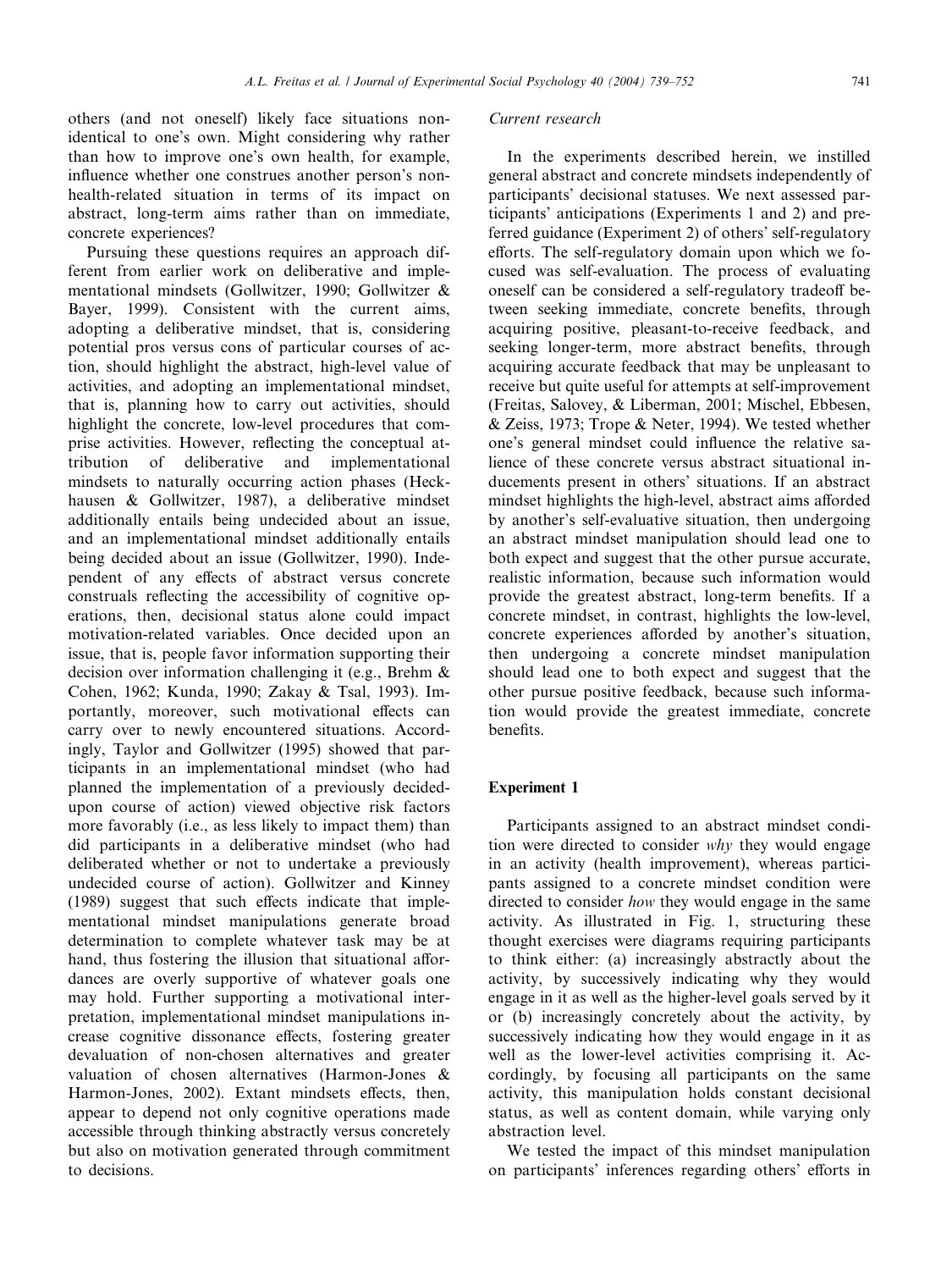

Fig. 1. Diagram directing participants to think increasingly abstractly (left panel) or increasingly concretely (right panel) about action, which served as a component of general abstract versus concrete mindset inductions (see text for fuller explanation).

a different self-regulatory domain, self-evaluation. Selfrelevant information can focus on personal strengths or weaknesses. Whereas both types of feedback can help people plan appropriate effort expenditure, weaknesses-based feedback, although less pleasant to receive, can help people identify skills they need to improve (e.g., Dweck, 1998; Dweck & Leggett, 1988; Freitas et al., 2001; Trope & Neter, 1994; see also Carver & Scheier, 1999). If an abstract mindset focuses one's attention on how others' self-evaluative situations can help realize the abstract objectives of self-knowledge and self-improvement, whereas a concrete mindset focuses one's attention on how others' self-evaluative situations can impact immediate comfort during the self-evaluative process itself, then participants in an abstract (rather than concrete) mindset should be more likely: (a) to expect others to be willing to receive weaknesses-focused (rather than strengths-focused) feedback and (b) to endorse others' receipt of weaknesses-focused (rather than strengthsfocused) feedback.

## Method

#### Participants

One hundred twenty undergraduates participated in exchange for credit toward an introductory psychology course.

# Procedure

Based on random assignment, participants completed either the abstract or concrete versions of the mindset manipulation described below. All participants next learned of and answered questions about a high school social-intelligence assessment, described below.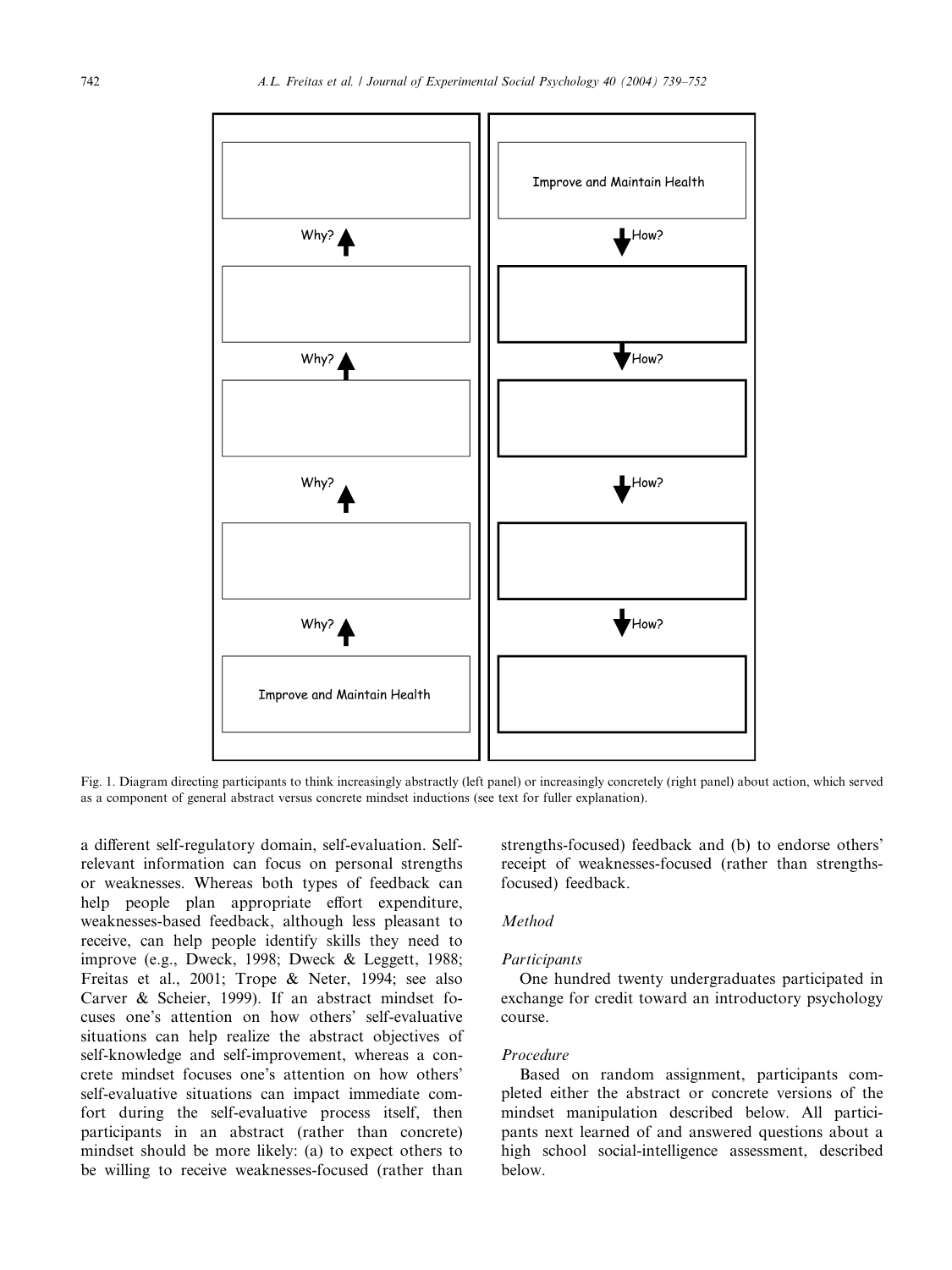## Mindset induction $2$

Participants were assigned randomly to plan how they could implement an activity or to consider why they would engage in the activity. Participants in the abstract condition considered why they would improve and maintain their health. As an introduction to this exercise, these participants read a passage describing why a person might want to complete a mundane action, participating in a psychology experiment. This passage appears below.

For every thing we do, there always is a reason why we do it. Moreover, we often can trace the causes of our behavior back to broad life-goals that we have. For example, you currently are participating in a psychology experiment. Why are you doing this? Perhaps to satisfy a course requirement. Why are you satisfying the course requirement? Perhaps to pass a psychology course. Why pass the course? Perhaps because you want to earn a college degree. Why earn a college degree? Maybe because you want to find a good job, or because you want to educate yourself. And perhaps you wish to educate yourself or find a good job because you feel that doing so can bring you happiness in life. Research suggests that engaging in thought exercises like that above, in which one thinks about how one's actions relate to one's ultimate life goals, can improve people's life satisfaction. In this experiment, we are testing such a technique. This thought exercise is intended to focus your attention on why you do the things you do. For this thought exercise, please consider the following activity: 'improving and maintaining one's physical health.'

After reading the passage, participants assigned to the abstract condition listed three ways in which improving and maintaining their physical health could help them meet important life goals. In reference to each goal they listed, participants used a 5-point scale ( $1 = a$  little;  $5 = \text{very}$ , very much) to answer the question, "How much will improving and maintaining your health help you meet this important goal?'' Participants in the abstract condition lastly completed a diagram (see Fig. 1,

left panel) showing how improving and maintaining their health could help them meet their important life goals.

Participants assigned to the concrete mindset condition read a passage containing factual information identical to that provided in the abstract condition. Whereas the ''abstract'' passage focused participants' attention on why they might participate in a psychology experiment (to find happiness in life), however, the ''concrete'' passage focused participants' attention on how they might find happiness in life (by participating in a psychology experiment):

For everything we do, there always is a process of how we do it. Moreover, we often can follow our broad life-goals down to our very specific behaviors. For example, like most people, you probably hope to find happiness in life. How can you do this? Perhaps finding a good job, or being educated, can help. How can you do these things? Perhaps by earning a college degree. How do you earn a college degree? By satisfying course requirements. How do you satisfy course requirements? In some cases, such as today, you participate in a psychology experiment. Research suggests that engaging in thought exercise like that above, in which one thinks about how one's ultimate life goals can be expressed through specific actions, can improve people's life satisfaction. In this experiment, we are testing such a technique. This thought exercise is intended to focus your attention on how you do the things you do. For this thought exercise, please consider the following activity: 'improving and maintaining one's physical health.'

After reading the passage, participants assigned to the concrete condition listed three means by which they could improve and maintain their health. In reference to each means they listed, participants used a 5-point scale  $(1 = a$  little;  $5 = \text{very, very much}$  to answer the question, ''How much will engaging in this activity improve and maintain your health?'' Participants in the concrete condition lastly completed a diagram (see Fig. 1, right panel) showing how they could improve and maintain their health.

Accordingly, participants assigned to both the concrete and the abstract conditions considered the same activity, health improvement, although participants in the concrete condition considered how they could improve their health and participants in the abstract condition considered why they would improve their health.

#### Others' social intelligence

In an ostensibly unrelated task, all participants next learned of a social-intelligence assessment program (adapted from Freitas et al., 2001; Study 3) that we purportedly were developing for use with high school students:

Social intelligence refers to people's ability to get along well with others. People who are highly socially intelligent usually know the right things to say and do in social, professional, and educational settings. In contrast, people with low social intelligence tend to insult or offend other people (often without even knowing it), so they have a hard time cultivating truly

 $2 \text{ In a pilot study with 66 participants, we examined the impact of }$ this manipulation on linguistic indicators of abstract versus concrete thinking. Based on the linguistic category model (Semin & Fiedler, 1988, 1992), we gauged the abstraction level of participants' responses according to the types of verbs and adjectives used to complete the empty boxes in the mindset induction. Using Semin and Smith's (1999; cf. Semin & Fiedler, 1988) coding scheme, we assigned scores of 1, 2, 3, and 4 to descriptive action verbs, interpretive action verbs, state verbs, and adjectives, respectively. Two independent coders unaware of our hypotheses made these ratings with a high degree of reliability (95% agreement). The resulting score reflects degree of abstraction, with higher scores indicating greater abstraction levels (i.e., greater independence of contextual detail). These scores were then divided by the total number of words generated during the mindset task, providing each participant with a single score indicating average level of abstraction across all generated words. As expected, participants who received the abstract mindset induction used language reflecting a higher abstraction level  $(M = .82)$  than did participants who received the concrete mindset induction  $(M = .41, t(64) = 5.90, p < .0001,$ Cohen's  $d = 1.47$ . This finding strongly suggests that the different mindset inductions successfully led participants to represent action differentially abstractly.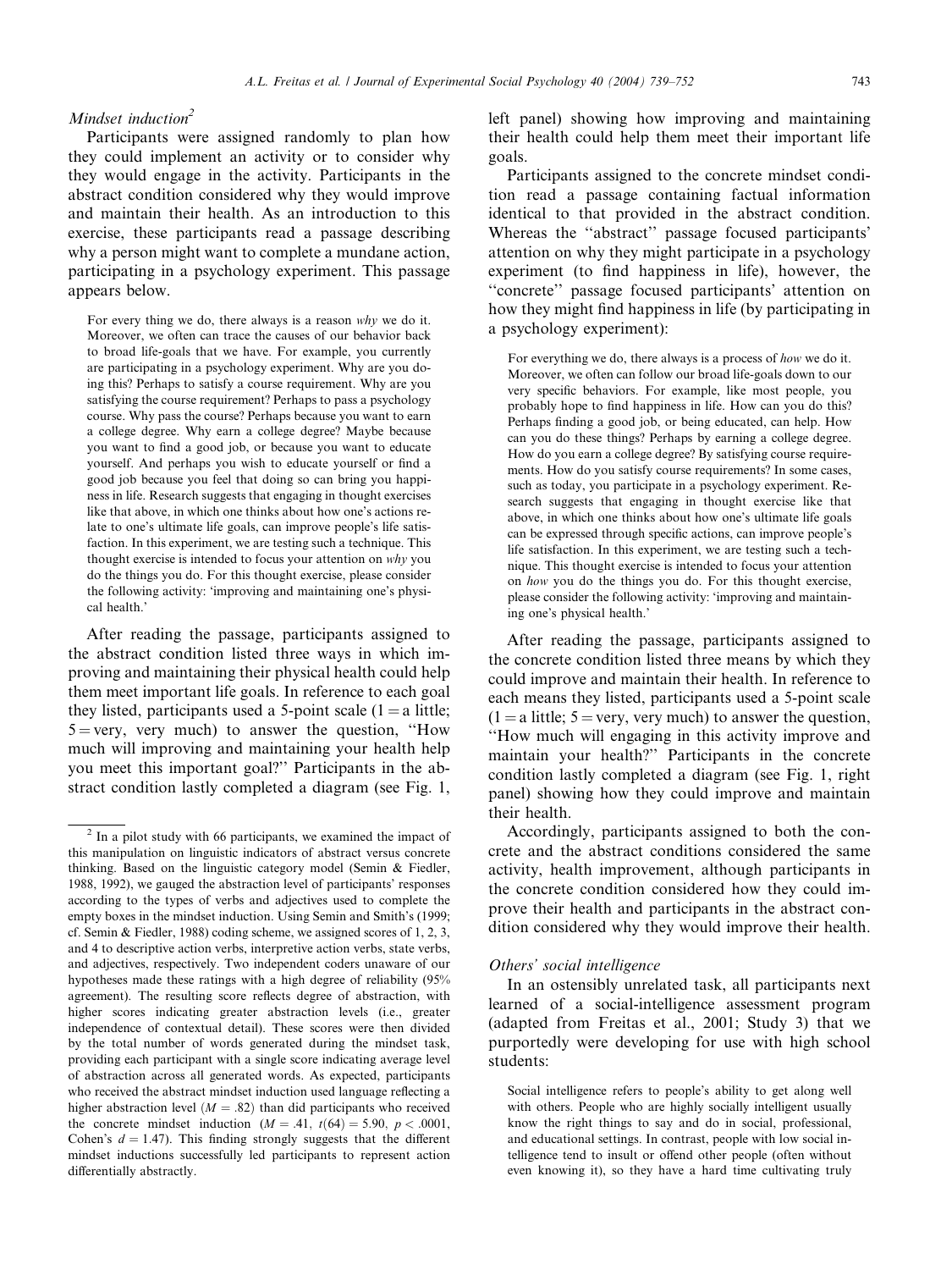meaningful relationships with other people or performing up to their full potential at work and at school. Our research group, in collaboration with several others, is developing an assessment of social intelligence among high school students. In deciding how to provide feedback to these students, we are seeking the advice of people of various age groups. In this questionnaire, we are interested in your opinion about providing social intelligence feedback to high school students.

The issue of providing positive versus negative feedback we described as follows:

Our assessment of social intelligence includes two components: The "Weaknesses Component" is designed to point out areas where high school students' social intelligence is low and in need of improvement. The results can help pinpoint their weaknesses and show how they could be damaging their lives. The "Strengths Component" is designed to point out areas where high school students' social intelligence is high so they can take further advantage of it. The results can help pinpoint their strengths and show how they could be benefiting their lives.

Participants used 9-point scales  $(1 = not at all;$  $9 =$  extremely) to answer two questions (collapsed below for brevity) concerning their preferences for feedback provision for others: ''How worthwhile do you think it is to provide high school students with social intelligence feedback concerning their strengths [weaknesses]?'' and two questions (collapsed below for brevity) concerning their inferences of others' feedback preferences: ''How interested do you think high school students would be in finding out about their strengths [weaknesses]?'' The order in which these four questions were presented was randomized across participants.

# Results

In this experiment, as well as in the others reported in this paper, controlling for the number of words participants generated in the mindset tasks did not alter the statistical significance of any reported results. Participants' anticipations of others' feedback preferences were analyzed in a 2 (mindset: how versus why)  $\times$  2 (feedback type: strengths versus weaknesses) ANOVA, with repeated measures on the last factor. Overall, participants more strongly inferred that high school students would desire feedback concerning their strengths  $(M = 7.82)$ than their weaknesses  $(M = 5.58)$ ,  $F(1, 109) = 124.60$ ,  $p < 0.01$ . Most relevant to our hypotheses, as shown in Fig. 2, participants' mindsets significantly moderated the degree to which they anticipated that others would prefer strengths- versus weaknesses-based feedback,  $F(1, 109) = 4.04$ ,  $p < .05$ . Participants assigned to the abstract mindset condition  $(M = 6.02)$  anticipated that others would desire liabilities-based feedback to a stronger degree than did participants assigned to the concrete mindset condition  $(M = 5.06)$ ,  $t(109) = 2.59$ ,  $p < .02$ ,  $d = .49$ . The two groups did not differ significantly with respect to the degree to which they assumed that others would desire strengths-based feedback,  $t < 1$ .



Fig. 2. Anticipated feedback seeking of others, as a function of type of feedback (strengths-based versus liabilities-based) and participants' mindsets (abstract versus concrete), Experiment 1.

Regarding participants' preferences for providing others with different types of feedback, overall, participants more strongly endorsed providing high school students with feedback concerning their strengths  $(M = 7.50)$  than their weaknesses  $(M = 6.68)$ ,  $F(1,109) = 18.59$ ,  $p < .01$ . Most relevant to our hypotheses, as shown in Fig. 3, participants' mindsets significantly moderated the degree to which they preferred providing strengths- versus weaknesses-based feedback,  $F(1, 109) = 5.82$ ,  $p < .02$ . Participants assigned to the concrete mindset condition  $(M = 7.81)$  more strongly endorsed providing strengthsbased feedback than did participants assigned to the abstract mindset condition  $(M = 7.17)$ ,  $t(109) = 2.39$ ,  $p < .02$ ,  $d = .46$ . The two groups did not differ significantly with respect to the degree to which they endorsed providing weaknesses-based feedback,  $t < 1$ .

## Discussion

Whereas negative feedback can be unpleasant to receive but provide longer-term benefits by guiding efforts



Fig. 3. Suggested feedback seeking of others, as a function of type of feedback (strengths-based versus liabilities-based) and participants' mindsets (abstract versus concrete), Experiment 1.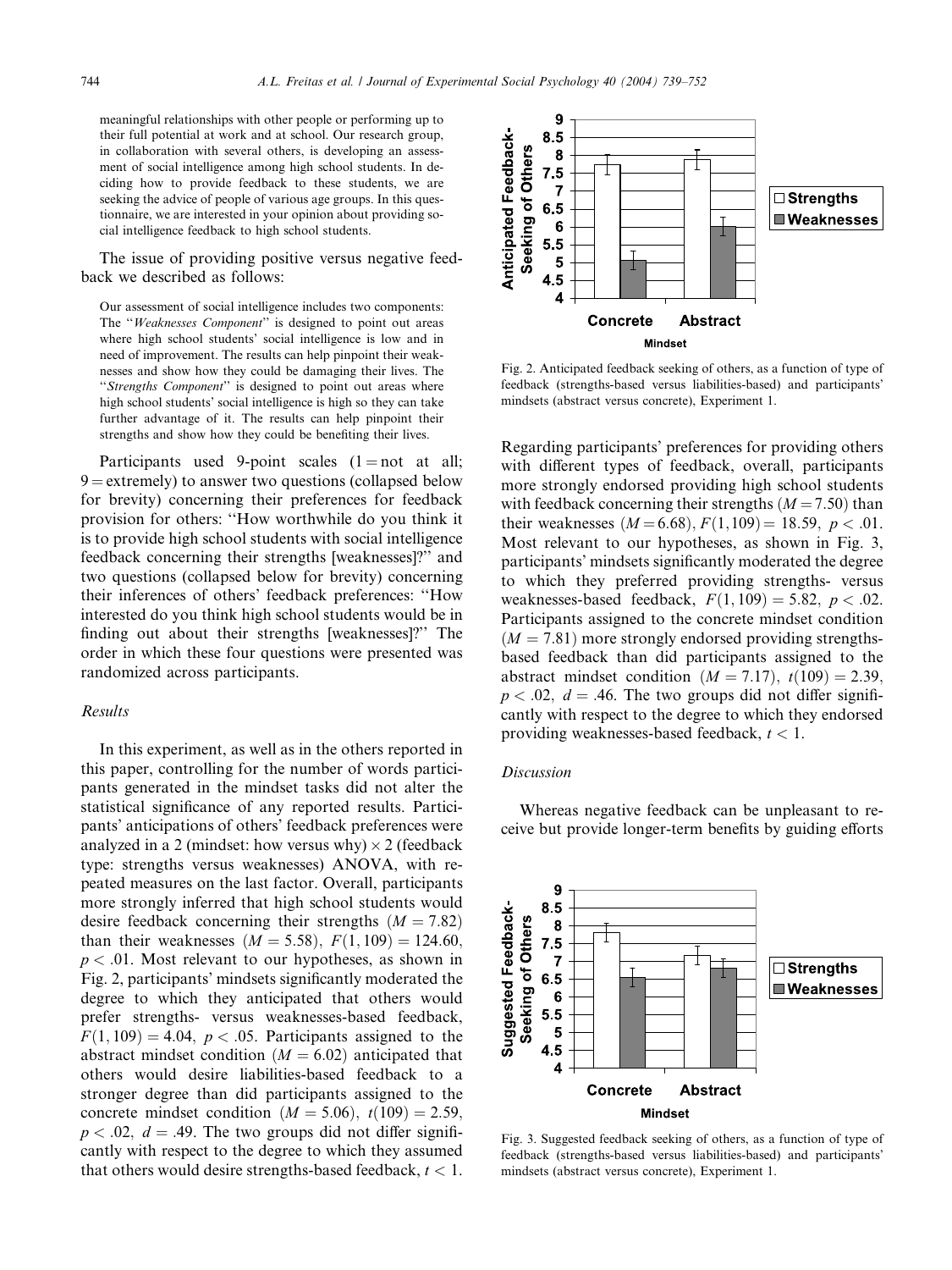toward self-improvement, positive feedback is pleasant to receive but, because it cannot guide any action toward improvement, offers less in the way of long-term benefits. We examined whether one's general mindset could influence the salience of these abstract versus concrete situational inducements, as they apply to one's anticipations and preferences of others' self-regulatory efforts. Would a generally abstract (rather than concrete) mindset, by making salient the abstract value of negative feedback rather than its immediate unpleasantness, influence the self-evaluative goals one anticipated and suggested that others adopt? Supporting this prediction, participants induced to adopt an abstract mindset, relative to those induced to adopt a concrete mindset, through completing a thought exercise concerning improving their physical health, were more likely to both expect and suggest that others receive feedback highlighting personal weaknesses needing improvement. These findings show that the accessibility of the cognitive operations of considering an activity's process or purpose can color how people construe newly encountered activities, including even those in which they themselves are not required to act. A practical implication is that considering how versus why to engage in some action could influence markedly the goals one anticipates, and endorses, that others to adopt in quite different domains. Merely considering how rather than why to take a weekend trip, for example, might convince a high school teacher that students desire sugarcoated rather than honest feedback.

# Experiment 2

Features of situations can directly activate goal representations (e.g., Bargh, Gollwitzer, Lee-Chai, Barndollar, & Trötschel, 2001; Fitzsimons & Bargh, 2003). Accordingly, because any situation likely contains multiple goal-relevant features, we view the problem of understanding how people anticipate and guide others' self-regulatory efforts to depend critically on which features of others' situations people attend to. We suggest that an abstract mindset leads one to attend preferentially to the long-term, abstract rewards present in another's situation, thus activating goal representations maximizing those long-term, abstract opportunities. Although consistent with results of Experiment 1, this explanation has not yet received direct scrutiny. An alternative possibility, for example, is that people in abstract and concrete mindsets differ not in their attention to others' immediate versus long-term situational inducements but, rather, in their weighting of them, when deciding upon, or inferring, others' courses of action. Assuming either different salience of goal-relevant features of others' situations or different conclusions about the appropriate decisional weighting of equally salient

situational features, these alternative possibilities implicate different underlying processes.

In Experiment 2, therefore, we more directly examined the influence of abstract and concrete mindsets on the salience of goal-relevant features of others' situations. Conceptualizing salient situational features as those that stand out prominently from others, thus capturing selective attention (e.g., Higgins, 1996), we measured salience in two ways. First, we assessed the speed with which participants could describe abstract and concrete goal-relevant features of others' situations. Salient information facilitates faster responses (e.g., Bachorowski & Newman, 1990; Lamberts, 1998). Second, we assessed the extent to which participants expected abstract and concrete goal-relevant features of others' situations to impact others. Salient information facilitates stronger ascriptions of causal power (e.g., Sanbonmatsu, Shavitt, & Gibson, 1994; Taylor & Fiske, 1978). Following our reasoning, then, participants in abstract mindsets, relative to those in concrete mindsets, should: (a) be faster to list long-term, rather than immediate, goal-relevant features of others' situations and (b) expect long-term, rather than immediate, goal-relevant features of others' situations to have greater impacts on others.

Another aim of Experiment 2 was to examine an additional aspect of self-evaluation. Experiment 1 concerned inferences regarding others' pursuit of positive versus negative feedback. As suggested above, the latter type of feedback can guide long-term self-improvement, whereas the former type can provide a positive immediate experience. However, both positive and negative feedback can be either accurate or inaccurate. Rather than as a tradeoff between obtaining positive versus negative feedback, then, the self-regulatory challenge posed by self-evaluation can be characterized more rudimentarily as a tradeoff between obtaining highly accurate information or information accurate only to the extent that it does not damage one's self-esteem. We adopted this characterization in Experiment 2. Experiment 2a examined preliminarily whether the mindset effect obtained in Experiment 1 would generalize to this new context. Experiment 2b additionally assessed the indicators of attentional salience discussed in the preceding paragraph. To probe further this work's generality, Experiment 2a concerned self-evaluation in the domain of social intelligence, as did Experiment 1, whereas Experiment 2b concerned self-evaluation in the domain of career selection; moreover, in Experiment 2a, as in Experiment 1, the mindset induction concerned health improvement, whereas, in Experiment 2b, the mindset task induction concerned academic achievement. Finally, to gauge the potential linearity of the influence of abstract and concrete mindsets on inferring others' self-regulatory preferences, Experiment 2a included a no-mindset-induction control condition.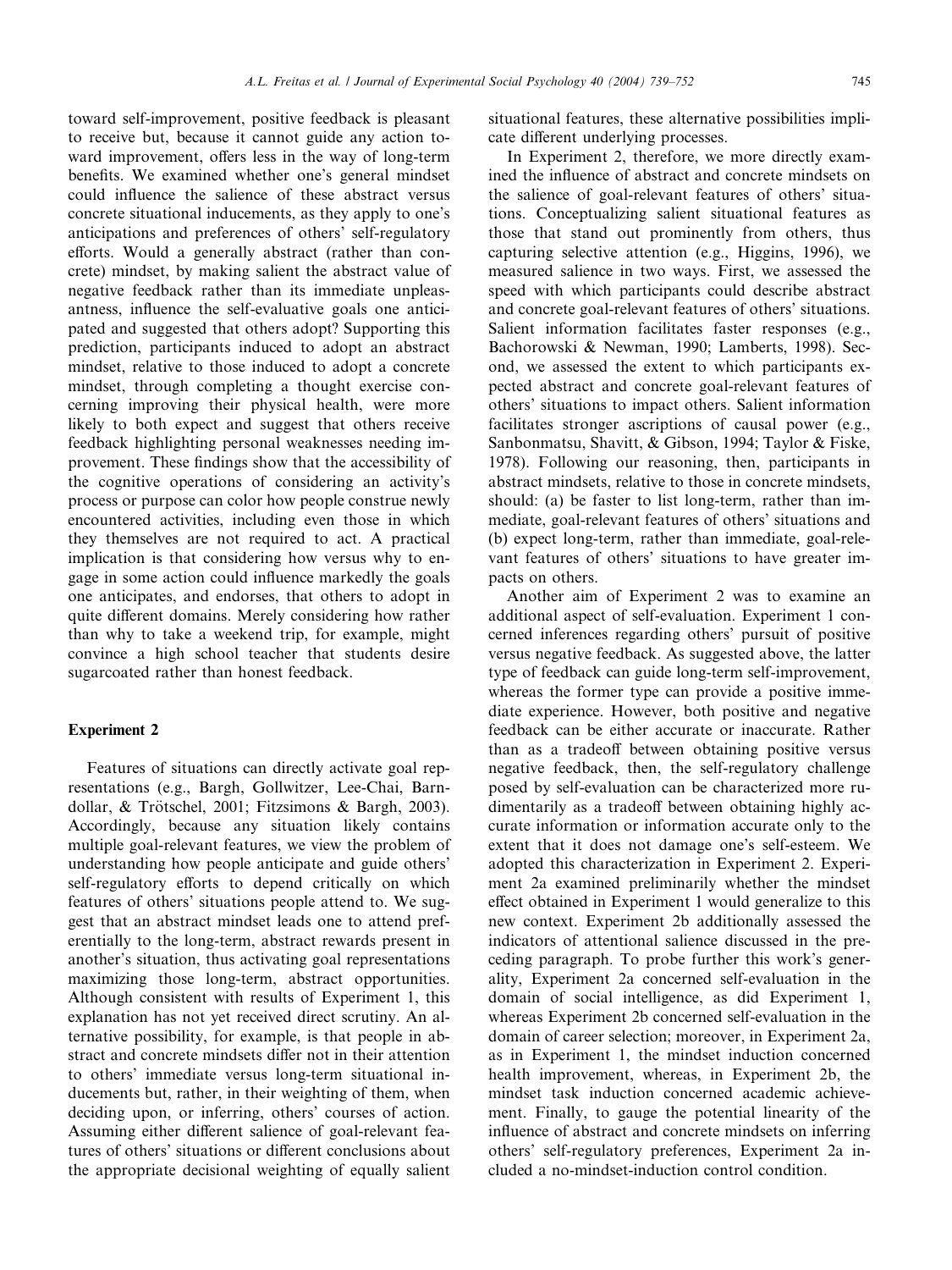# Method

## **Participants**

In exchange for credit toward various psychology courses, 97 undergraduates participated in Experiment 2a, and 103 undergraduates participated in Experiment 2b.

### Mindset inductions

Participants were assigned randomly to complete either the abstract or the concrete versions of the mindset manipulation described in Experiment 1. The target of the thought exercise was either ''health improvement,'' (Experiment 2a) or ''academic improvement'' (Experiment 2b). Experiment 2a additionally included a no-mindset-induction control condition, in which participants answered unrelated questionnaires lasting approximately 5–10 min.

## Feedback descriptions

Participants in Experiment 2a next read about the high school social-intelligence assessment described in Experiment 1, whereas participants in Experiment 2b read about a high school assessment providing career feedback (adapted from Freitas et al., 2001; Experiment 4): ''Our research group, together with several others, is developing a career assessment tool for high school students. We interview and observe professionals from a range of fields (arts, sciences, and businesses) and devise profiles of the personal qualities (abilities, likes, and dislikes) that lead to success and failure within particular careers. We then assess high school students on these same qualities and identify the careers likely to lead to each particular student's later failure and success. In deciding how to provide feedback to these students, we are seeking the advice of people of various age groups. Today we want your opinion about providing career feedback to high school students.''

#### Preferences regarding others' self-evaluative efforts

The accuracy-versus-enhancement tradeoff was introduced to participants as follows: ''Sometimes the most accurate feedback will also make the student feel quite upset, or disappointed with himself or herself. We can address this issue by providing feedback that is accurate only to the extent that it does not make them very upset or disappointed.'' To answer the question, ''In your own opinion, how should we approach this issue?'' participants used an 8-point scale (in Experiment 2a) or a 7-point scale (in Experiment 2b) to indicate their degree of preference with the anchors ''greatly limit accuracy in order to preserve students' self-esteem'' versus ''maximize accuracy even if it greatly damages students' self-esteem.''

# Salience of abstract and concrete goal-relevant features of others' situations

Via computer, participants of Experiment 2b were prompted four times to ''Please list a feeling or emotion you think high school students might feel as they wait to receive career feedback.'' After providing each of the four emotions, participants were asked to answer the question: ''To what extent do you think that students waiting to receive feedback will experience the emotion you just listed?'' Participants also were prompted four times to ''Please list one long-term goal high school students could reach by receiving career feedback.'' After providing each of the four goals, participants were asked to answer the question: ''To what extent do you think that high school students receiving feedback will meet the goal you just listed?'' The order in which participants listed goals and emotions was randomized across participants.

Response times to list abstract and concrete goal-relevant features. The computer recorded response times for each goal and emotion participants listed as well as the number of typed characters used for each response. Because both variables generated positively skewed distributions, both variables were subjected to natural logarithmic transformation (see Fazio, 1990; Judd & McClelland, 1989). Emotion facilitation and long-term goal facilitation each were calculated separately as the average number of characters listed in each of four typed responses divided by the average response time to list each of four typed responses (for goal facilitation,  $\alpha = .66$ ; for emotion facilitation,  $\alpha = .67$ ). Creating a single index of participants' differential facilitation of these two constructs, each participant's emotion-facilitation score was subtracted from his or her goal-facilitation score. Thus, high scores on this index indicate faster responses (more characters typed per second) when listing others' long-term goals than when listing others' emotional experiences during assessment.

Expected impact of abstract and concrete goal-relevant features. Creating a single index of participants' differential impact ratings, each participant's average rating of the likelihood that feedback seekers would experience the four emotions ( $\alpha = .63$ ) was subtracted from his or her average rating of the likelihood that feedback seekers would realize the four goals ( $\alpha = .63$ ). Thus, high scores on this index indicate greater perceived likelihood that others' would realize the long-term goals participants listed than experience the emotions participants listed.

# Results

#### Preferences regarding others' self-evaluative efforts

Concerning the social intelligence feedback described in Experiment 2a, participants' assignment to the dif-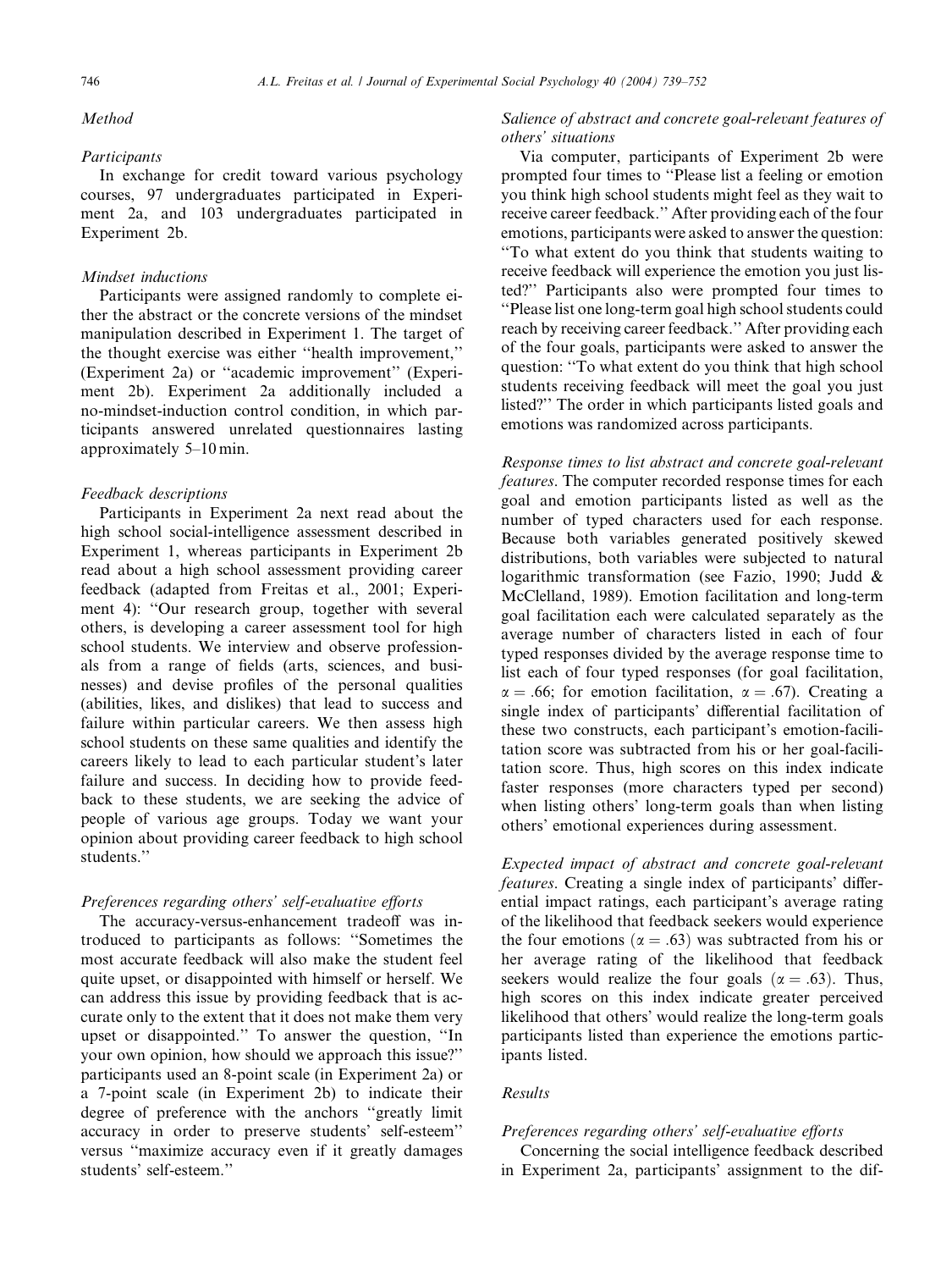ferent mindset conditions significantly affected the degree to which they preferred providing enhancing versus accurate feedback to others,  $F(2, 97) = 4.48$ ,  $p < .02$ . As illustrated in Fig. 4, this finding reflected a relatively linear effect of assignment to the three different mindset conditions, as revealed by a planned linear contrast,  $F(1, 97) = 8.95$ ,  $p < .005$ . Participants assigned to the abstract mindset condition  $(M = 5.24)$  endorsed providing accurate rather than enhancing feedback to a greater extent than did participants assigned to the concrete mindset condition  $(M = 4.12)$ ,  $t(64) = 2.99$ ,  $p < .01$ ,  $d = .72$ . Participants assigned to the no-mindset control condition scored in the middle  $(M = 4.74)$ , although neither significantly above those in concrete mindset condition  $(t(64) = 1.53, ns, d = .40)$  nor significantly below those in the abstract mindset condition  $(t(64) = 1.45, ns, d = .34).$ 

Concerning career feedback described in Experiment 2b, participants assigned to the abstract mindset condition also endorsed providing accurate rather than enhancing feedback to a greater extent  $(M = 4.15)$  than did participants assigned to the concrete mindset condition  $(M = 3.47)$ ,  $t(106) = 2.14$ ,  $p < .05, d = .41.$ 

# Salience of abstract and concrete goal-relevant features of others' situations

Participants assigned to the abstract mindset condition demonstrated greater facilitation of others' longterm goals versus immediate emotions  $(M = .067)$  than did participants assigned to the concrete mindset condition  $(M = .051)$ ,  $t(105) = 2.20$ ,  $p < .03$ ,  $d = .43$ <sup>3</sup> Moreover, participants assigned to the abstract mindset condition rated others' situations as more likely to impact long-term goals versus immediate emotional reactions  $(M = .359)$  to a greater extent than did participants assigned to the concrete mindset condition  $(M = .114)$ ,  $t(106) = 1.93$ ,  $p < .06$ ,  $d = .37<sup>4</sup>$  Suggesting that these two effects indeed reflect distinct aspects of the salience of goal-relevant features of others' situations, the effect of the mindset manipulation on par-



Fig. 4. Suggested accuracy (rather than self-enhancement) goals of others, as a function of assignment to concrete versus abstract mindset inductions or to a no-mindset control condition, Experiment 2a.

ticipants' facilitation scores was significant when controlling for their expected-impact scores,  $\beta = .22$ .  $F(1, 104) = 4.95$ ,  $p < .05$ , and the effect of the mindset manipulation on participants' expected-impact scores was significant when controlling for their facilitation scores,  $\beta = .21$ ,  $F(1, 104) = 4.38$ ,  $p < .05$ .

Moreover, participants' preferences for others' receipt of accurate versus enhancing feedback correlated positively with both their facilitation scores  $(r = .22)$ .  $p < .05$  and their expected-impact scores  $(r = .25)$ .  $p < .01$ ). As shown in Fig. 5, and consistent with the possibility that these two aspects of the salience of goalrelevant features of others' situations help explain how the mindset manipulation influenced participants' preferences for others' receipt of the different types of feedback (see Kenny, Kashy, & Bolger, 1998), in a simultaneous regression of participants' preferences for others' receipt of the different types of feedback on participants' mindset-induction assignment, facilitation scores, and expected-impact scores, the mindset induction was no longer a significant predictor  $(\beta =$ .11,  $F(1, 104) = 1.36, p > .25$ , whereas participants' facilitation and expected-impact scores each accounted for unique variance ( $\beta = .20$ ,  $F(1, 104) = 4.42$ ,  $p < .05$ ; and  $\beta = .23$ ,  $F(1, 104) = 6.09$ ,  $p < .05$ , respectively).

#### Content coding of emotions and goals

To explore the contents' of participants' free responses, two independent raters unaware of participants' assignment to the different mindset conditions coded the contents of the long-term goals and immediate emotions participants listed. With an acceptable level of inter-rater agreement (average  $\kappa = .82$ ), the raters classified the long-term goals into seven different categories (listed here in descending order from most commonly to least commonly listed: career development, academic development, self-knowledge, personal development, life happiness, financial gain, and interpersonal

 $3$  An alternative but mathematically equivalent data-analytic approach to this question entails examining the goal and emotion facilitation measures separately in a 2 (Mindset: Abstract vs. Concrete)  $\times$  2 (Facilitation Content: Goal versus Emotion) ANOVA, with repeated measures on the last factor. This analysis yields a twoway interaction identical in statistical significance to the  $t$  test of the difference score reported above,  $F(1, 105) = 4.88$ ,  $p < .03$ . We report the difference score in the text because it reflects our conceptual interest in relative focus on purpose- versus process-related phenomena, while providing a single composite variable that can be used in later

correlation and regression analyses. <sup>4</sup> Consistent with reasoning described in Footnote 3, a 2 (Mindset: Abstract vs. Concrete)  $\times$  2 (Expected-Impact Content: Goal versus Emotion) ANOVA, with repeated measures on the last factor, yields a two-way interaction identical in statistical significance to the  $t$  test of the difference score reported above,  $F(1, 106) = 3.71$ ,  $p < .06$ .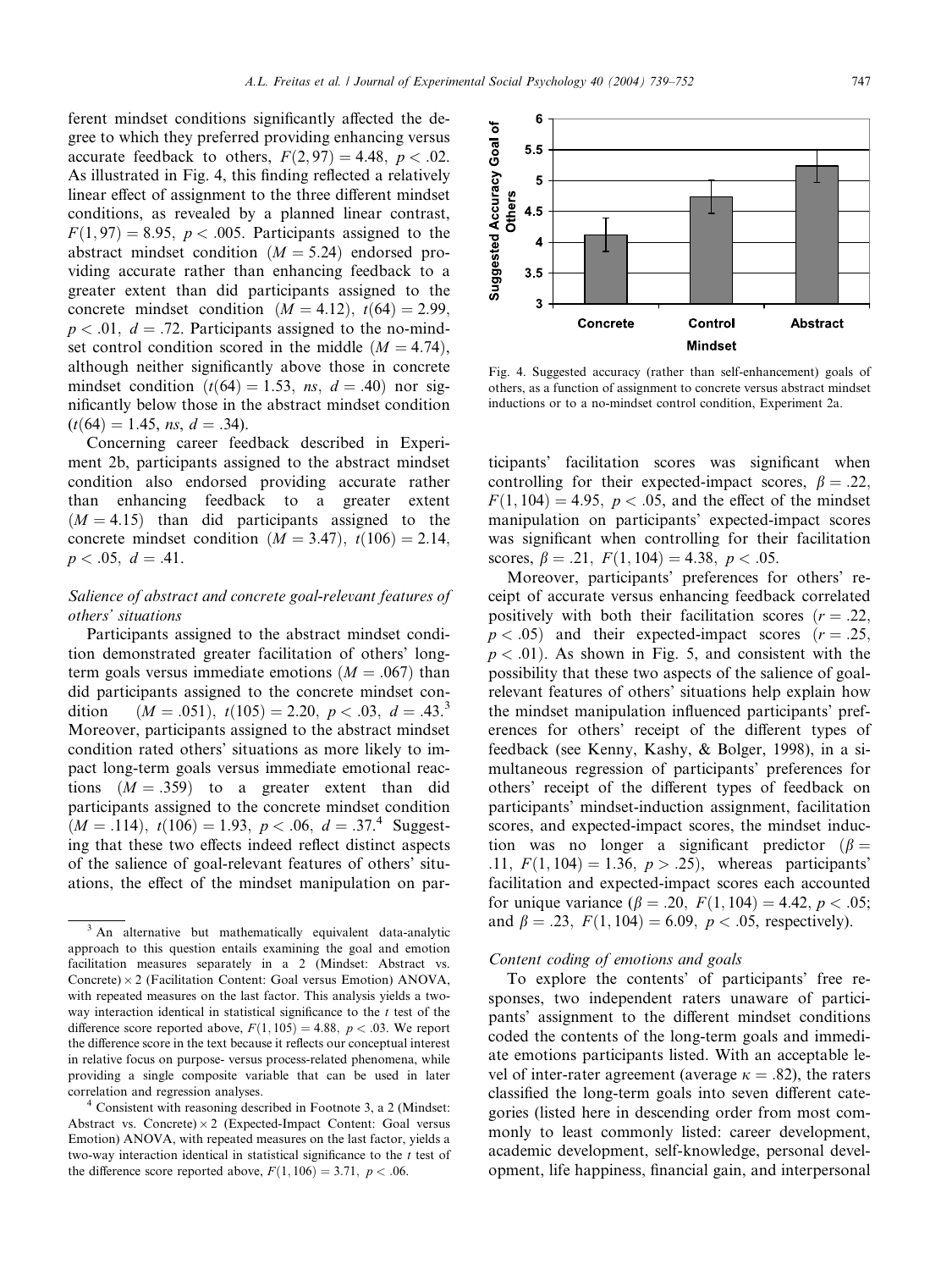

Fig. 5. Path analysis illustrating that participants' facilitation and perceived impact of others' long-term goals versus immediate emotional reactions helps explain their preferences for others' self-evaluative goals, Experiment 2b. *Note.*  $^*p$  < .04;  $^{\dagger}p$  > .25.

relationship development); 2.3% of participants' responses could not be placed into a goal category. Career development  $(M = 1.12)$  and academic development  $(M = .94)$  were the most commonly listed goals, and interpersonal relationship development was the least commonly listed goal  $(M = 0.12)$ . While applying a Bonferroni correction controlling for the multiple comparisons of abstract versus concrete mindset participants' listings of the seven types of goals, one significant effect emerged: participants assigned to the abstract condition listed a greater number of selfknowledge goals  $(M = 0.91)$  than did participants assigned to the concrete condition  $(M = 0.38)$ ,  $t(104) =$ 2.94,  $p < .05$ ,  $d = .58$ . Thus, approximately twice as many participants assigned to the abstract condition listed at least one self-knowledge goal (27 out of 53) as did participants assigned to the concrete condition (13 out of 53),  $\chi^2(1, N = 106) = 7.87, p < .01$ . Self-knowledge goals included goals such as ''find out about themselves,'' ''find out what they are good at,'' and ''find out their strengths and weaknesses.'' Even when specifically directed to consider other's long-term goals, then, those with a high-level construal of the feedback situation were more likely than those with a low-level construal to view the situation as a vehicle by which others could attain self-knowledge.

With an acceptable level of inter-rater agreement (average  $\kappa = .80$ ), the raters classified the emotions into four categories reflecting either positive or negative valence and either high or low arousal (see Feldman Barrett & Russell, 1998); 1.8% of participants' responses could not be placed into an emotion category. Participants' assignment to the different mindset conditions did not influence the particular types of emotions they listed

(all  $ts < 1$ ). Overall, participants listed more negatively valenced emotions  $(M = 2.55)$  than positively valenced emotions  $(M = 1.34)$  and more high-arousal emotions  $(M = 3.29)$  than low-arousal emotions  $(M = 0.60)$ . Accordingly, high-arousal/negative-valence emotions (e.g., anxious and nervous) were most commonly listed  $(M = 2.00)$ , and low-arousal/positive-valence emotions (e.g., relieved and calm) were least commonly listed  $(M = 0.05)$ .

#### Discussion

Findings from Experiment 2 show that mindsets influence in two ways the salience of outcomes others' situations appear to offer. First, participants in an abstract mindset, relative to those in a concrete mindset, were quicker to list the long-term goals than the immediate emotional reactions others' feedback situations could bring about. Such differential facilitation of longterm goals versus immediate emotional reactions should influence the goals people expect and endorse that others adopt (e.g., Higgins, 1996; Kruglanski, 1996). Confirming this expectation, greater facilitation of goals than of emotions was associated with preferring that others receive accurate rather than enhancing feedback. Second, participants in an abstract mindset, relative to those in a concrete mindset, expected that others' feedback situations were more likely to impact their longterm goals than their immediate emotional reactions. Because people's expectations of outcome likelihood influence their decisions to pursue particular courses of action (e.g., Bandura, 1989; Feather, 1989), such different expectancies should influence the goals people expect and endorse that others adopt. Confirming this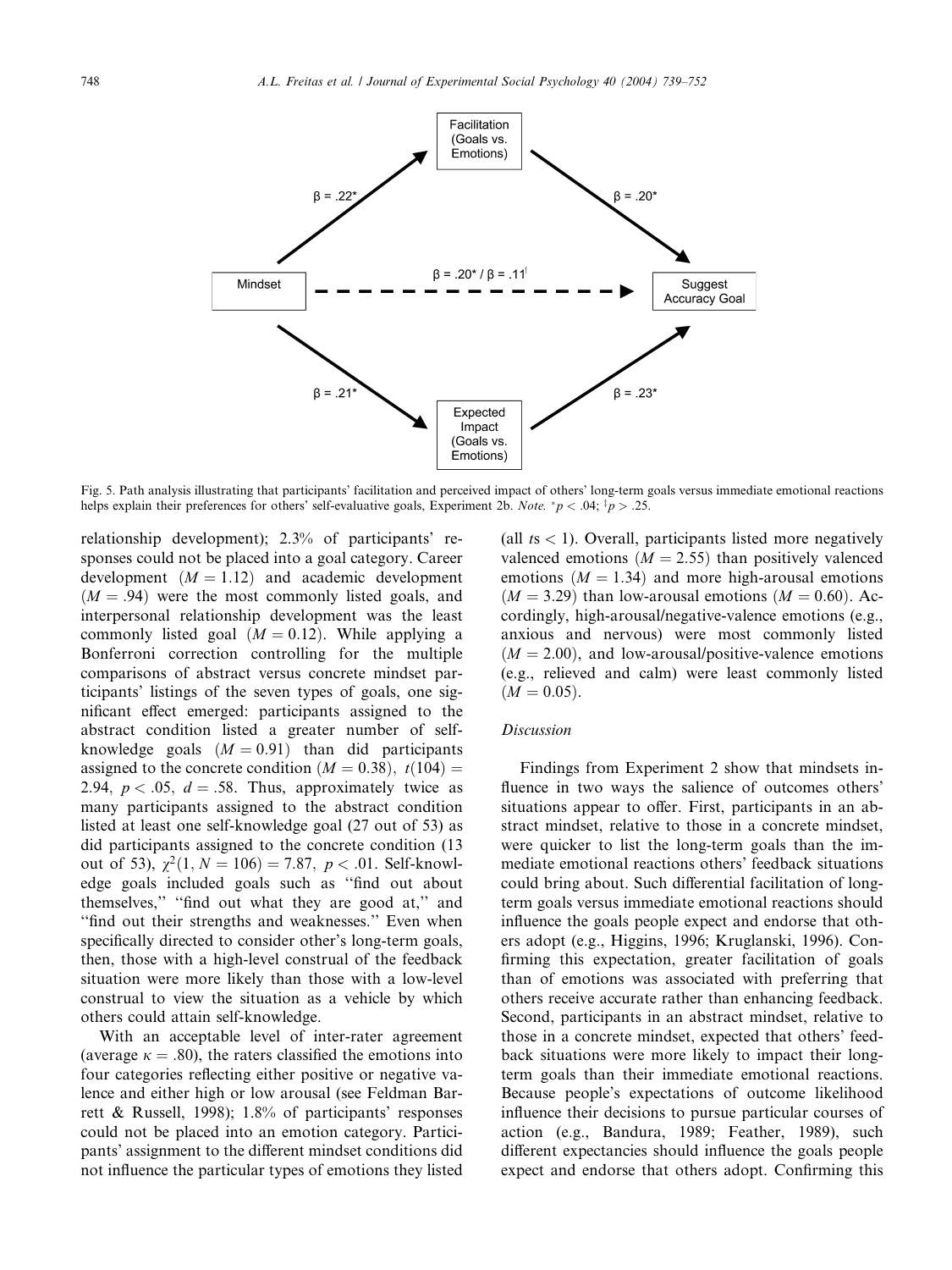prediction, higher expectancy that the feedback situation would impact others' long-term goals than immediate emotional reactions was associated with preferring that others receive accurate rather than enhancing feedback. Moreover, regression analyses suggested that these two variables—differential facilitation and differential expected impact of goal-relevant features of others' situations—helped explain the effect of the mindset manipulation on participants' degree of preferring others receive accurate versus enhancing feedback.

These findings also help address the possibility that our mindset manipulations influenced participants' preferred goals of others by influencing their level of engagement in others' situations. It is conceivable, for example, that, relative to concrete construals, abstract construals of others' situations could be either less engaging, due to a lack of focus on tangible details, or more engaging, by highlighting important, abstract aims.<sup>5</sup> Differences in engagement, in turn, might influence one's level of concern or commitment that others receive the most useful feedback, thus perhaps influencing one's preferences for the type of feedback others receive. Suggesting that the current results do not depend on such differences in engagement, however, findings from Experiment 2b demonstrated that some features of others' situations (e.g., others' immediate comfort) were most salient to participants in a concrete mindset, whereas others features (e.g., others' long-term aims) were most salient to participants in a concrete mindset. Rather than suggesting a main effect whereby people in abstract or concrete mindsets show greater overall engagement in others' situations, then, the data seem to show that people in a concrete mindset appear especially engaged by process-related features of others' situations, whereas people in an abstract mindset appear especially engaged by purpose-related features of others' situations.

# General discussion

Understanding and influencing others' goals and intentions are central to navigating everyday life, evident even among very young children and infants (e.g., Kuhlmeier, Wynn, & Bloom, 2003; Meltzoff, 1995; Montgomery, Moran, & Bach, 1996). Seeking to understand mechanisms underlying these processes, we examined the role that abstract and concrete mindsets play in directing attention to particular goal-relevant aspects of others' situations. We assume that people will both anticipate and suggest that others pursue courses of action maximizing benefits and minimizing costs associated with

those goal-relevant features of others' situations that are most salient. Accordingly, we expected that participants in a generally abstract mindset, for whom the cognitive operation of considering activities' abstract aims is highly accessible, would be most likely to consider how others' self-evaluative situations could impact others' long-term aims of self-knowledge and self-improvement, thus leading these participants to both expect and suggest that others pursue accurate, even self-critical, feedback. In contrast, we expected that participants in a generally concrete mindset, for whom the cognitive operation of considering the concrete procedures comprising activities is highly accessible, would be most likely to consider how others' self-evaluative situations could impact others' immediate comfort during the feedbackacquisition process, thus leading these participants to both anticipate and suggest that others pursue pleasantto-receive, positive feedback.

Data from two experiments supported these hypotheses, whether participants' mindsets grew from thinking differentially abstractly about identical content matter concerning health improvement (Experiments 1 and 2a) or academic improvement (Experiment 2b); whether others' feedback was framed as strengths-based versus liabilities-based (Experiment 1) or as accurate versus self-enhancing (Experiments 2a and b); and whether others' self-evaluative domains concerned social intelligence (Experiments 1 and 2a) or career aptitude (Experiment 2b). Participants in abstract mindsets both anticipated (Experiment 1) and suggested (Experiments 2a and b) that others pursue realistic rather than overly positive self-relevant information, and this effect appears to have been explained by the salience of abstract versus concrete goal-relevant features of others' situations (Experiment 2b).

#### Implications for mindset research

These findings illustrate a distinction between what we have termed abstract and concrete mindsets and what has served as an inspiration for this project, work on deliberative and implemental mindsets (e.g., Armor & Taylor, 2003; Brandstaetter & Frank, 2002; Gollwitzer, 1990; Gollwitzer & Bayer, 1999, 1990; Gollwitzer, Heckhausen, & Steller, 1990; Harmon-Jones & Harmon-Jones, 2002). As reviewed earlier in this article, deliberative mindsets grow from weighing the pros and cons of not-yet-decided-upon courses of action, whereas implemental mindsets grow from planning the implementation of decided-upon courses of action. Our conceptual debt to this work, then, is clear, in that we also assume that focusing on the purpose (i.e., pros versus cons) or process (i.e., implementation) of an activity are cognitive operations that can become accessible and carry over from one task to another. However, our lack of any decisional differences between mindset manipu-

<sup>&</sup>lt;sup>5</sup> We thank an anonymous reviewer for these interesting suggestions.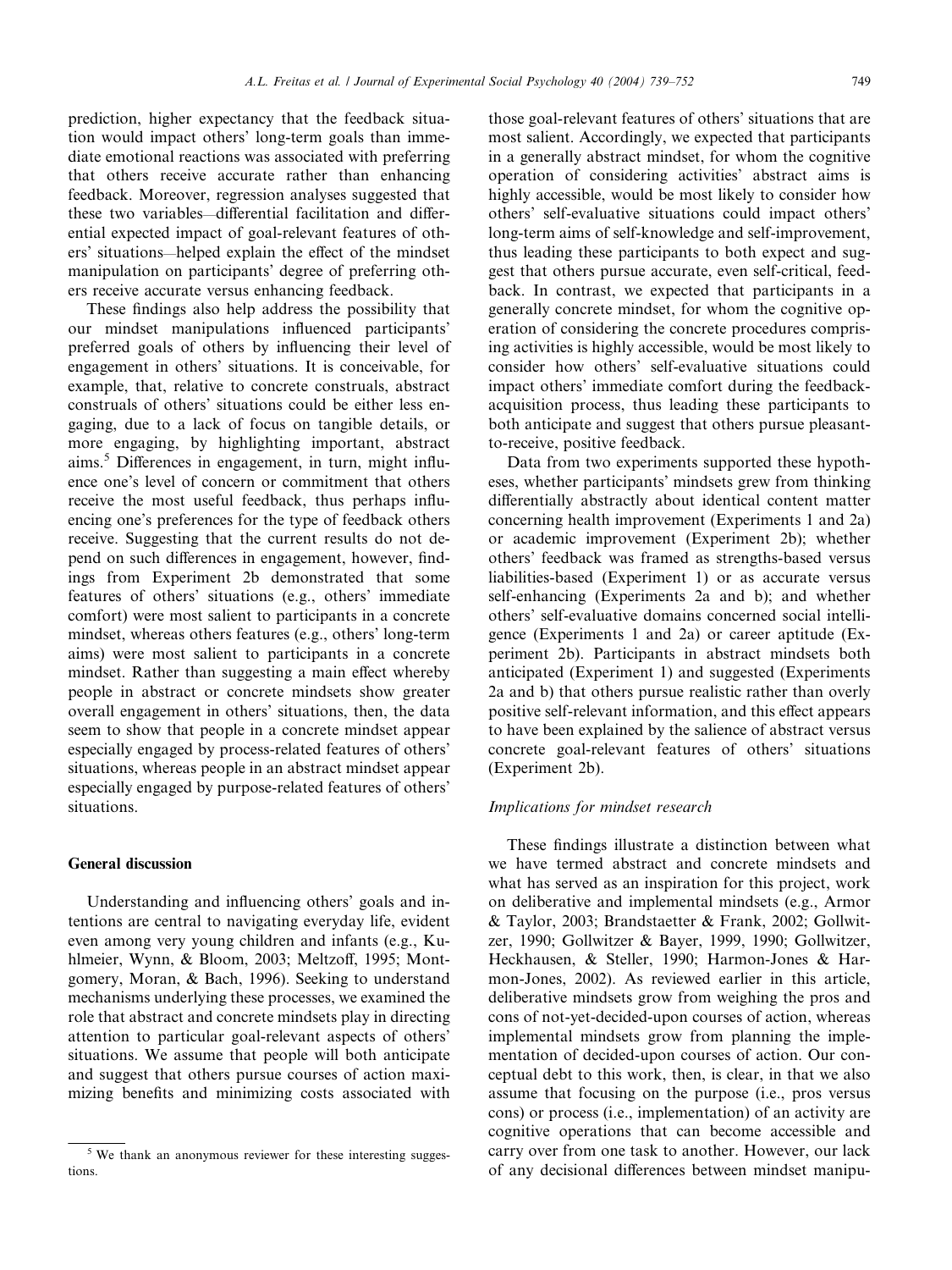lations gives rise to abstract/concrete mindset predictions that differ substantially from implemental/deliberative mindset predictions. Because implemental mindsets are assumed to generate broad determination to follow through on decided-upon courses of action, such mindsets have been theorized to promote positively biased views of situational affordances as overly supportive of one's current aims (Gollwitzer & Kinney, 1989; Taylor & Gollwitzer, 1995). In Experiment 2b, however, participants in concrete mindsets, generated through planning how to carry out an activity designated by the experimenter, viewed affordances of others' situations less favorably (i.e., as more likely to cause negative affective experiences than to cause the attainment of long-term aims) than did participants in abstract mindsets, generated through considering the abstract value of the same experimenter-designated activity. When not also influencing one's decisional status, therefore, a concrete, process-centered (versus abstract, purpose-centered) mindset does not appear to generate the level of commitment and determination required to foster positively biased assessments of situational affordances as overly supportive of one's aims. Instead, it appears that a concrete mindset serves to increase the salience of features of an activity that impact either positively or negatively the carrying out of the activity's underlying procedures.

More generally, we hope that this work contributes to efforts to understand the basic nature of mindsets. We view mindsets as a heightened accessibility of cognitive operations (Gollwitzer, 1990), whereby recently used cognitive operations are assumed to have temporarily higher activation levels, thus increasing their likelihood of being used to interpret new information (cf. Higgins, 1996). Our aim of dissociating abstract and concrete mindsets from participants' decisional statuses reflects an attempt to examine only such increased-accessibility influences. Continuing in this vein, for the sake of parsimony and clarity, we advocate maintaining conceptual distinctions between mindsets and related constructs (cf. Gibson, 1941). It might be tempting, for example, to view goals as essentially synonymous with mindsets (Stapel & Koomen, 2001), especially if mindset manipulations generate effects apparently similar to those generated by implicit goal manipulations (Stapel & Koomen, 2001). Common outcomes, however, do not necessarily signify a common cause. Whereas the accessibility of mindsets, like other momentarily activated cognitive material, can be expected to dissipate gradually across time (e.g., Higgins, 1996), goals, through marshalling motivation, are expected to remain accessible only until they are satisfied (e.g., Bargh et al., 2001; Zeigarnik, 1938). Implicitly primed affiliation goals, for example, continued to impact the behavior of only those participants who had not yet had an opportunity to attempt affiliative actions (Lakin & Chartrand, 2003). In contrast, the mindset concept excludes by definition such "satiation" effects; otherwise, it would be impossible for the accessibility of a cognitive operation to carry over from a completed task to a new task. Future work, then, will benefit from maintaining distinctions between the mindset and goal concepts. In this spirit, such work might explore in more detail the time course of mindset accessibility effects, as well as how the cognitive procedures that give rise to mindsets are represented mentally in a manner that is apparently sufficiently coherent as to allow unified activation.

#### Interpersonal implications

These considerations suggest further interpersonal implications. Research on the self-fulfilling prophecy, for example, shows that people's interpersonal expectations influence how they treat others, which can lead others to behave in expectancy-confirming ways (e.g., Downey, Freitas, Michaelis, & Khouri, 1998; Merton, 1948). Accordingly, by affecting which goals one infers that others will pursue in a situation, one's mindset might lead one to treat others such that they actually come to adopt goals that existed initially only in one's mindset-driven inferences. A related possibility is that one's mindset might affect how positively one judges others' behaviors. If an abstract mindset leads one to focus on the long-term benefits of negative feedback, for example, will a person in an abstract mindset judge a person seeking overly positive feedback to be an undisciplined hedonist? In contrast, if a concrete mindset leads one to focus on the comfort and ease of the self-evaluative processes, will a person in a concrete mindset judge a person seeking accurate, negative feedback to be a foolhardy glutton for punishment? Finally, the influence of abstract and concrete mindsets on people's anticipations of others' aims within a particular situation might differ markedly from their inferences of others' dispositional inferences. By making salient the abstract goal-relevant features of others' situations, for example, an abstract mindset appears to lead one to expect others to pursue the salient abstract, long-term aim. Upon actually observing another person striving toward an abstract aim, however, the salience of those situational features relevant to the long-term aim would support the inference that the person's behavior is driven by situational inducements rather than by an underlying disposition (e.g., Trope, 1986; Trope & Gaunt, 1999). Accordingly, when it is clear that another's behavior reflects attempts at achieving a longterm aim, an observer in a concrete mindset, for whom the situational inducements relevant to the long-term aim are presumably less salient, should be more likely to infer an underlying disposition on the part of the actor. We look forward to future pursuit of these possibilities.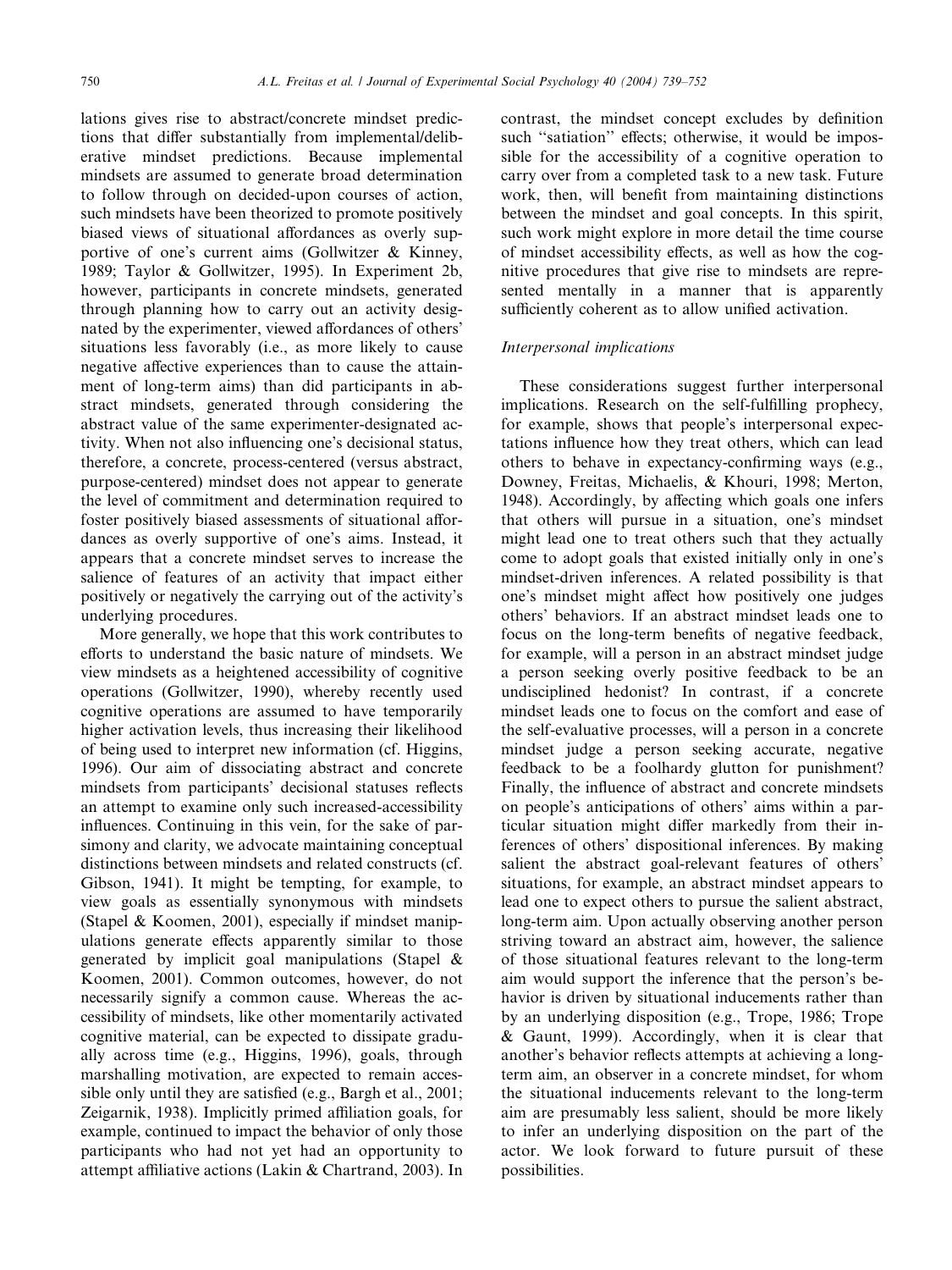## References

- Ach, N. (1910). Über die Willenstätitgkeit und das Denken [Acts of will and reasoning *]*. Leipzig: Quelle & Meyer.
- Adler, A. (1927). Understanding human nature. Garden City, NY: Garden City Publishers.
- Andersen, S. M., & Chen, S. (2002). The relational self: An interpersonal social-cognitive theory. Psychological Review, 109, 619–645.
- Armor, D. A., & Taylor, S. E. (2003). The effects of mindset on behavior: Self-regulation in deliberative and implemental frames of mind. Personality and Social Psychology Bulletin, 29, 86–95.
- Bachorowski, J., & Newman, J. P. (1990). Impulsive motor behavior: Effects of personality and goal salience. Journal of Personality and Social Psychology, 58, 512–518.
- Bandura, A. (1989). Human agency in social-cognitive theory. American Psychologist, 44, 1175–1184.
- Bargh, J. A., Gollwitzer, P. M., Lee-Chai, A., Barndollar, K., & Trötschel, R. (2001). The automated will: Nonconscious activation and pursuit of behavioral goals. Journal of Personality and Social Psychology, 81, 1014–1027.
- Bassili, J. N. (1989). Traits as action categories versus traits as person attributes in social cognition. In J. N. Bassili (Ed.), On-line cognition in person perception (pp. 61–89). Hillsdale, NJ: Lawrence Erlbaum.
- Brandstaetter, V., & Frank, E. (2002). Effects of deliberative and implemental mindsets on persistence in goal-directed behavior. Personality and Social Psychology Bulletin, 28, 1366–1378.
- Brehm, J. W., & Cohen, A. R. (1962). Explorations in cognitive dissonance. New York: Wiley.
- Brown, R. W. (1958). How shall a thing be called? *Psychological* Review, 65, 14–21.
- Cantor, N. (1994). Life task problem-solving: situational affordances and personal needs. Personality and Social Psychology Bulletin, 20, 235–243.
- Cantor, N., Mischel, W., & Schwartz, J. C. (1982). A prototype analysis of psychological situations. Cognitive Psychology, 14, 45– 77.
- Carver, C. S., & Scheier, M. F. (1999). Themes and issues in the selfregulation of behavior. In R. S. Wyer (Ed.), Perspectives on behavioral self-regulation: Advances in social cognition (Vol. 12, pp. 1–105). Mahwah, NJ: Lawrence Erlbaum Associates.
- Chun, W. Y., Spiegel, S., & Kruglanski, A. W. (2002). Assimilative behavior identification can also be resource dependent: The unimodel perspective on personal-attribution phases. Journal of Personality and Social Psychology, 83, 542–555, Discourse Processes, 21, 85–104.
- Downey, G., Freitas, A. L., Michaelis, B., & Khouri, J. (1998). The self-fulfilling prophecy in close relationships: Rejection sensitivity and rejection by romantic partners. Journal of Personality and Social Psychology, 75, 545–560.
- Dweck, C. S. (1998). The development of early self-conceptions: Their relevance for motivational processes. In J. Heckhausen & C. S. Dweck (Eds.), Motivation and self-regulation across the life span (pp. 257–280). NewYork: Cambridge University Press.
- Dweck, C. S., & Leggett, E. L. (1988). A social-cognitive approach to motivation and personality. Psychological Review, 95, 256– 273.
- Emmons, R. A. (1989). The personal striving approach to personality. In L. A. Pervin (Ed.), Goal concepts in personality and social psychology (pp. 87–126). Hillsdale, NJ: Lawrence Erlbaum.
- Fazio, R. H. (1990). A practical guide to the use of response latency in social psychological research. In C. Hendrick & M. S. Clark (Eds.), Research methods in personality and social psychology: Review of personality and social psychology (Vol. 11, pp. 74–97). Newbury Park, CA: Sage.
- Feather, N. T. (1989). Bridging the gap between values and actions: Recent applications of the expectancy-value model. In E. T. Higgins & R. M. Sorrentino (Eds.), Handbook of motivation and cognition: Foundations of social behavior (Vol. 2, pp. 151–192). New York: Guildford.
- Feldman Barrett, L., & Russell, J. A. (1998). Independence and bipolarity in the structure of current affect. Journal of Personality and Social Psychology, 74, 967–984.
- Fitzsimons, G. M., & Bargh, J. A. (2003). Thinking of you: Nonconscious pursuit of interpersonal goals associated with relationship partners. Journal of Personality and Social Psychology, 84, 148–164.
- Freitas, A. L., Salovey, P., & Liberman, N. (2001). Abstract and concrete self-evaluative goals. Journal of Personality and Social Psychology, 80, 410–424.
- Gibson, J. J. (1941). A critical review of the concept of set in contemporary experimental psychology. Psychological Bulletin, 38, 781–817.
- Gibson, J. J. (1986). The ecological approach to visual perception. Mahwah, NJ: Lawrence Erlbaum, Original work published 1979.
- Gilbert, D. T. (1998). Ordinary personology. In D. T. Gilbert, S. T. Fiske, & G. Lindzey (Eds.), Handbook of social psychology (Vol. 2, 4th ed., pp. 89–150). New York: McGraw Hill.
- Gollwitzer, P. M. (1990). Action phases and mind-sets. In E. T. Higgins & R. M. Sorrentino (Eds.), Handbook of motivation and cognition: Foundations of social behavior (Vol. 2, pp. 53–92). New York: Guilford.
- Gollwitzer, P. M., & Bayer, U. (1999). Deliberative versus implemental mindsets in the control of behavior. In S. Chaiken & Y. Trope (Eds.), Dual-process theories in social psychology (pp. 403–422). New York: Guilford.
- Gollwitzer, P. M., Heckhausen, H., & Ratajczak, H. (1990). From weighing to willing: Approaching a change decision through pre- or postdecisional mentation. Organizational Behavior and Human Decision Processes, 45, 41–65.
- Gollwitzer, P. M., Heckhausen, H., & Steller, B. (1990). Deliberative vs. implemental mindsets: Cognitive tuning toward congruous thoughts and information. Journal of Personality and Social Psychology, 59, 1119–1127.
- Gollwitzer, P. M., & Kinney, R. F. (1989). Effects of deliberative and implemental mindsets on illusion of control. Journal of Personality and Social Psychology, 56, 531–542.
- Grant, H., & Dweck, C. S. (1999). A goal analysis of personality and personality coherence. In D. Cervone & Y. Shoda (Eds.), The coherence of personality: Social-cognitive bases of consistency, variability, and organization (pp. 345–371). New York: Guilford.
- Harmon-Jones, E., & Harmon-Jones, C. (2002). Testing the actionbased model of cognitive dissonance: The effect of action orientation on postdecisional attitudes. Personality and Social Psychology Bulletin, 28, 711–723.
- Heckhausen, H. (1986). Why some time out might benefit achievement motivation research. In J. H. L. van den Bercken, T. C. M. Bergen, & E. E. J. De Bruyn (Eds.), Achievement and task motivation (pp. 7– 39). Lisse, The Netherlands: Swets & Zeitlinger.
- Heckhausen, H., & Gollwitzer, P. M. (1987). Thought contents and cognitive functioning in motivational versus volitional states of mind. Motivation & Emotion, 11, 101–120.
- Higgins, E. T. (1996). Knowledge activation: Accessibility, applicability, and salience. In E. T. Higgins & A. W. Kruglanski (Eds.), Social psychology: Handbook of basic principles (pp. 133–168). New York: Guilford Press.
- Judd, C. M., & McClelland, G. H. (1989). Data analysis: A modelcomparison approach. Orlando, FL: Harcourt Brace Jovanovich.
- Kenny, D. A., Kashy, D. A., & Bolger, N. (1998). Data analysis in social psychology. In D. T. Gilbert, S. T. Fiske, & G. Lindzey